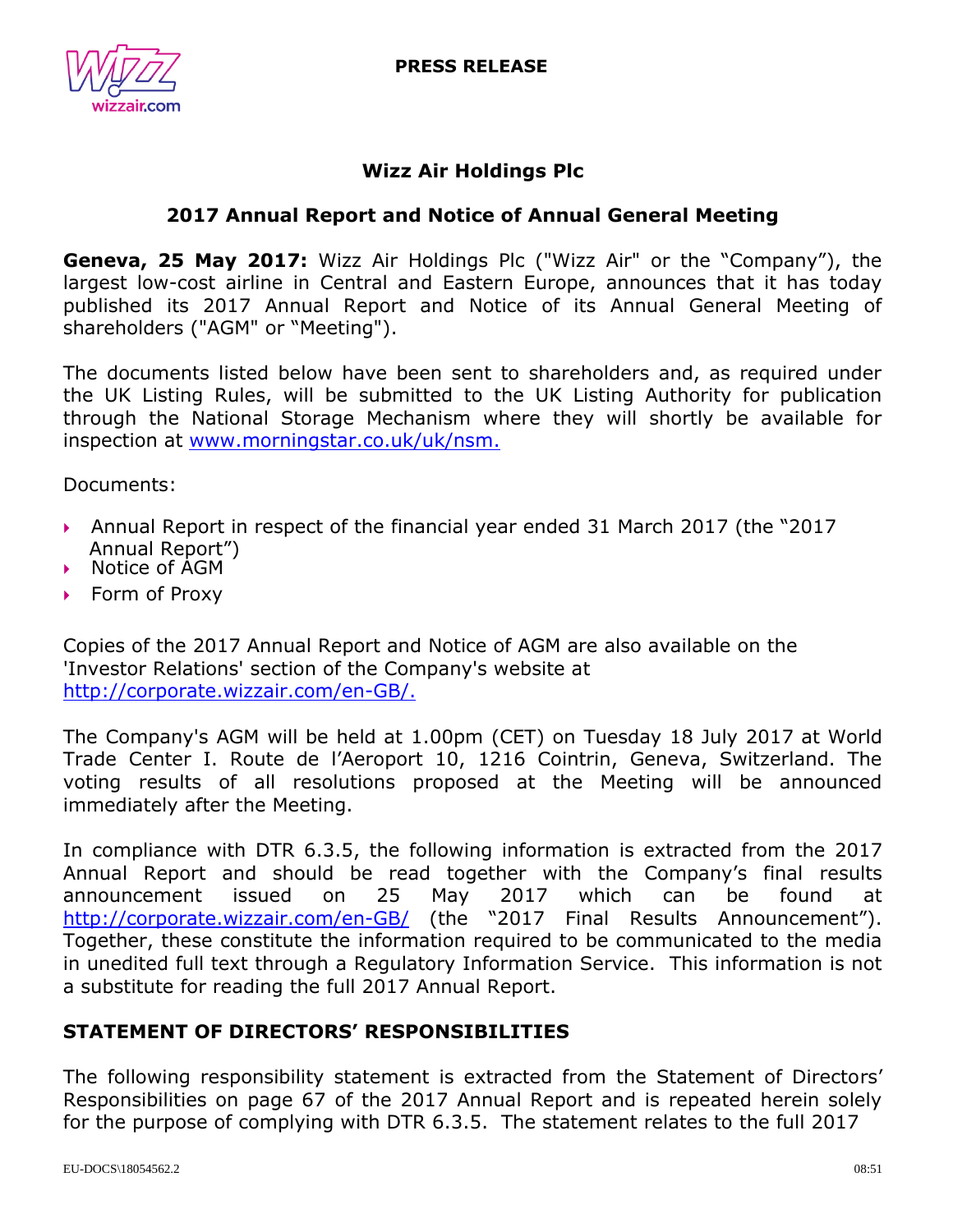

Annual Report and not the extracted information provided in this announcement or the 2017 Final Results Announcement:

The Directors are responsible for preparing the annual report and the financial statements in accordance with applicable law and regulations.

The Companies (Jersey) Law 1991 requires the Directors to prepare financial statements for each financial year. Under that law the Directors have prepared the Group financial statements in accordance with International Financial Reporting Standards (IFRSs) as adopted by the European Union. Under company law the Directors must not approve the financial statements unless they are satisfied that they give a true and fair view of the state of affairs of the Group and of the profit or loss of the Group for that period. In preparing these financial statements, the Directors are required to:

- $\triangleright$  select suitable accounting policies and then apply them consistently;
- $\rightarrow$  make judgments and accounting estimates that are reasonable and prudent;
- state whether applicable IFRSs as adopted by the European Union have been followed, subject to any material departures disclosed and explained in the financial statements; and
- prepare the financial statements on the going concern basis unless it is inappropriate to presume that the Company will continue in business.

The Directors are responsible for keeping adequate accounting records that are sufficient to show and explain the Company's transactions and disclose with reasonable accuracy at any time the financial position of the Company and the Group and enable them to ensure that the financial statements comply with the Companies (Jersey) Law 1991 and the Directors' Remuneration Report complies with the Companies Act 2006. They are also responsible for safeguarding the assets of the Company and the Group and hence for taking reasonable steps for the prevention and detection of fraud and other irregularities.

The Directors are responsible for the maintenance and integrity of the Company's website. Legislation in Jersey and the United Kingdom governing the preparation and dissemination of financial statements may differ from legislation in other jurisdictions.

The Directors consider that the annual report and accounts, taken as a whole, is fair, balanced and understandable and provides the information necessary for Shareholders to assess the Company's position and performance, business model and strategy.

Each of the Directors, whose names and functions are listed on pages 36 to 38 confirm that, to the best of their knowledge:

- the Group financial statements, which have been prepared in accordance with IFRSs as adopted by the EU, give a true and fair view of the assets, liabilities, financial position and profit of the Group; and
- the Strategic Report contained in the annual report includes a fair, balanced and understandable review of the position and performance of the business and the position of the Group, together with a description of the principal risks and uncertainties that it faces.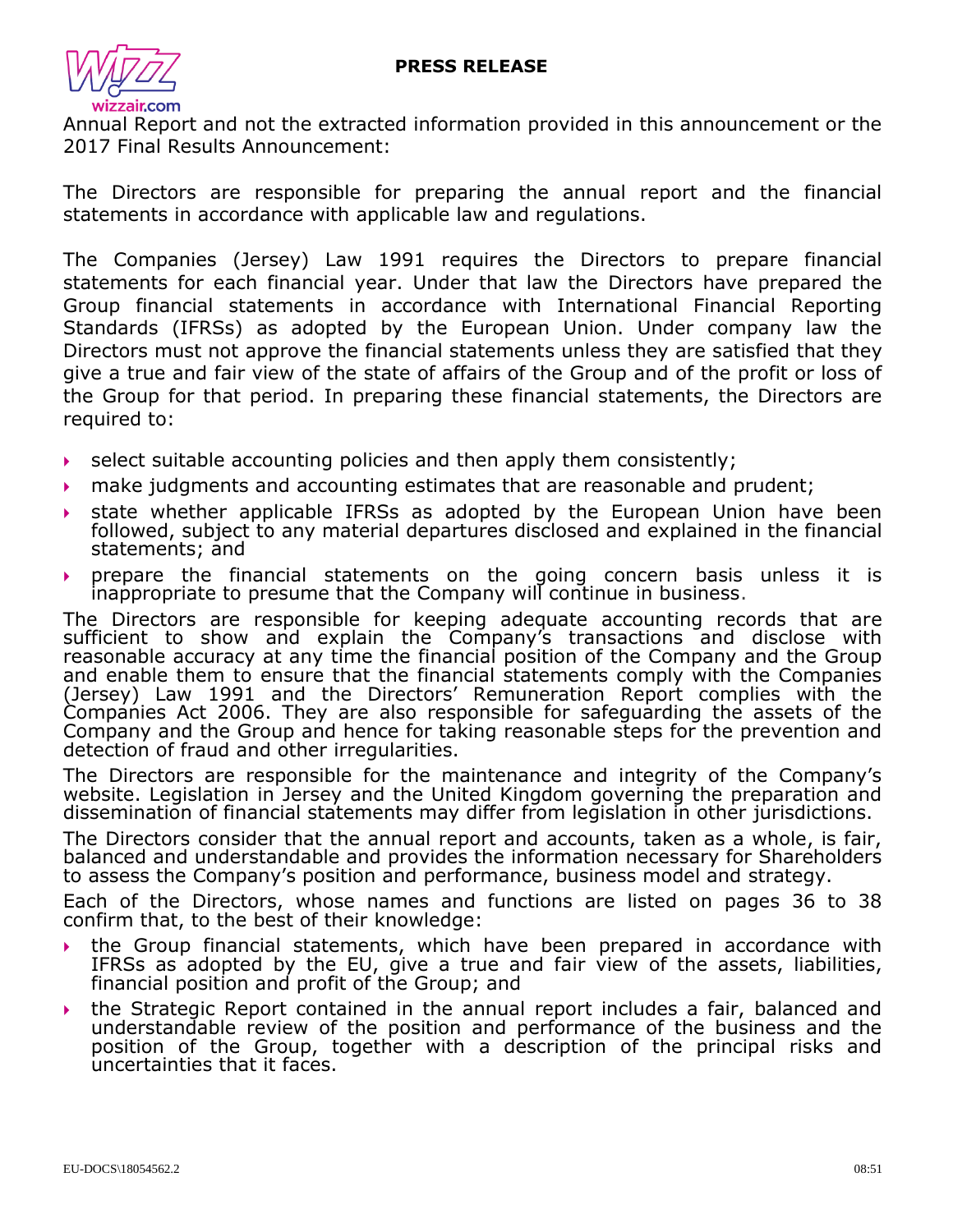

## **PRINCIPAL RISKS AND UNCERTAINTIES**

The risks and uncertainties set out below are extracted from the pages 26 to 30 of the 2017 Annual Report and are repeated herein solely for the purpose of complying with DTR 6.3.5:

Wizz Air operates in a dynamic, fast-paced and competitive industry. The Company's success to date reflects not only its ability to identify and capitalise upon opportunities, but also its ability to react and deal effectively with risks and challenges. The aviation industry is one where reputations and businesses can be lost quickly if a risk is not anticipated and dealt with effectively and the Company is committed to ensuring that it employs best practice in order to identify and mitigate risks as best it can.

This section of the annual report sets out our risk management process, as well as a short description of some of the key risks that could, if not properly dealt with, affect Wizz Air's future success, although it does not by any means list all risks that might possibly affect our business. Risk management is itself a dynamic and developing area and the Company understands that what was appropriate and adequate in the past may not continue to be so as the Company continues to grow. The Directors will therefore continue to review risk management on an ongoing basis to ensure that the processes used in the Company remain appropriate and adequate.

#### Our risk management process

The Board oversees the Company's risk process and has delegated authority for this to the Audit Committee. The Company's Head of Internal Audit reports directly to the Chairman of the Audit Committee. Each year, a risk universe exercise is undertaken by the Head of Internal Audit with the Company's senior and operational management. The results of this exercise are used to produce an Internal Audit plan for the coming year. The Internal Audit plan generally always covers internal control risks as well as some other enterprise risks.

Senior management reports to the Board at each of the scheduled Board meetings and the Board also received a report from the Chairman of the Audit Committee at each of the scheduled Board meetings. These reports include detailed assessment of, for example, commercial and operational risks which may have arisen or been dealt with during the reporting period. In addition, the Board is kept updated by senior management as and when specific risk issues arise between Board meetings.

To date, the Company's small administrative headcount has ensured that consideration of risk has enjoyed close oversight in relation to day-to-day matters by the Company's senior management. The Board, however, recognised that as the Company continues to grow quickly, a more structured process of risk management was required.

Some areas of the Company's business have always had sophisticated risk analysis and mitigation processes in place. For example, the Company's flight operations are subject to a world-class risk assessment and mitigation programme and the Company's exposure to foreign exchange and fuel price changes is mitigated through a Board-approved hedging programme administered by the Audit Committee. Risks and internal controls relating to financial reporting were subject to a detailed and comprehensive analysis as part of the Company's preparations for its initial public offering in March 2015. For other areas, however, a comprehensive enterprise risk management (ERM) process appropriate for the Company's business was developed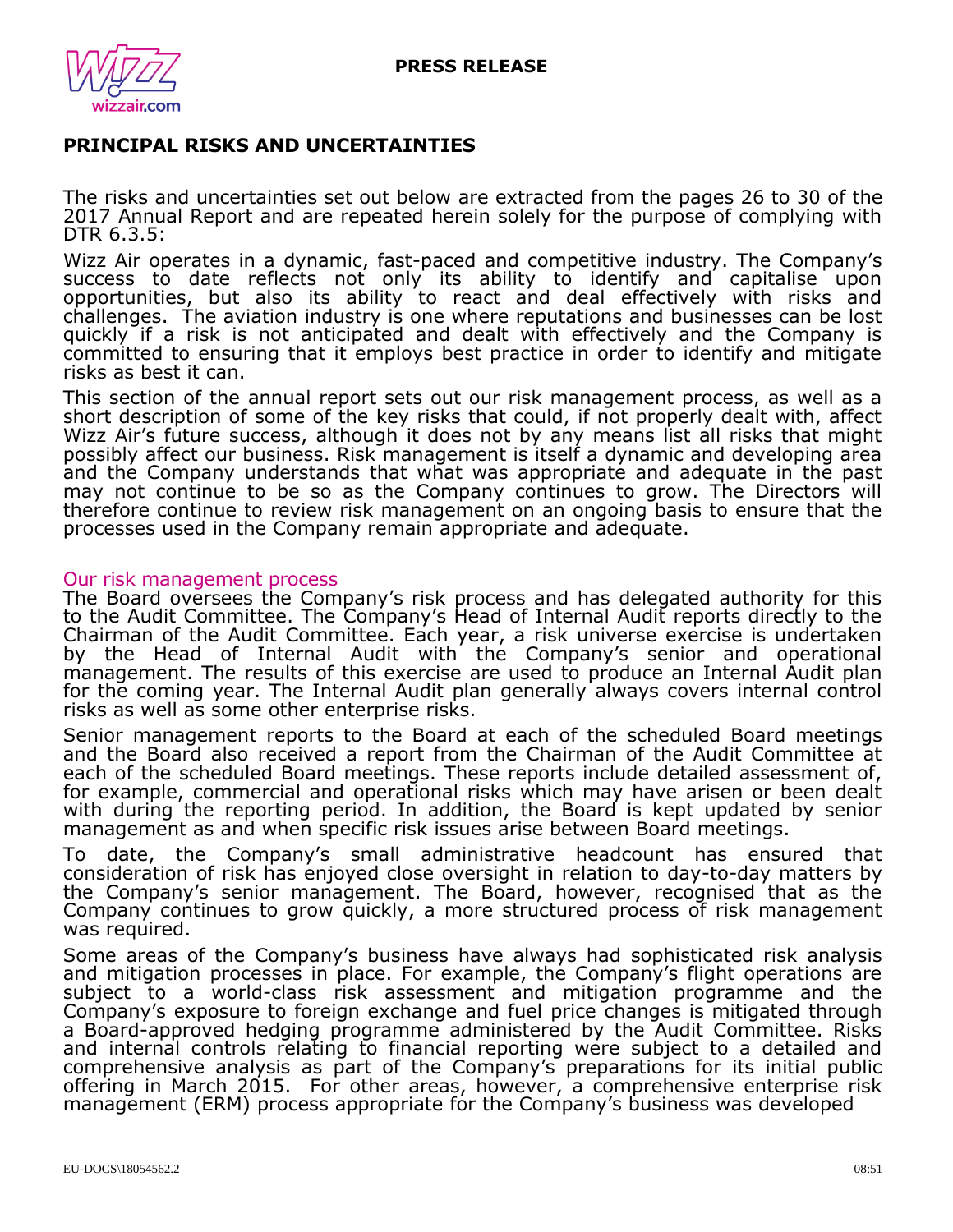

and implemented by management during the course of the 2017 financial year, working with Ernst & Young and overseen by the Audit Committee.

Following the completion and implementation of the ERM process, the Company has a more robust process in place to review and monitor both existing and new risks that may arise. In order to ensure that the principles and methodology underpinning the ERM process and the ERM manual enjoyed a common understanding throughout the Company, a comprehensive and practical training programme was rolled out across the Company from senior management down, with the actual training being tailored to each colleague's position in the risk management process. A formal internal Risk Council was established, involving the Company's senior management team and a number of other senior employees on a regular basis, to consider and update the risks identified in the risk universe. The new ERM methodology was then used to assess these various risks with the relevant risk owners on either a quantitative or qualitative basis, as appropriate. The outcome of the ERM methodology employed for each risk leads to a decision as to whether to transfer, avoid, reduce or accept the particular risk. The resulting principal risk report was then reviewed with the Audit Committee and presented to the Board. The principal risk report will be comprehensively reviewed by the Risk Council at least every quarter and will form the basis of regular, specific risk reports to the Audit Committee, with any changes to the principal risk report and emerging risks being highlighted. These key risks, many of which were already the subject of regular reporting and discussion between senior management and the Board, are detailed below. In addition, and as part of the Company's regular mid-term planning process, management has, where appropriately measurable, provided financial models of the possible effects of some of these key risks to the Board. The Board is therefore satisfied that it has carried out a robust assessment of the principal risks facing the Company, including those that would threaten its business model, future performance, solvency or liquidity.

The Board also reviewed the effectiveness of the risk management and internal control systems of the Company. The following action points were defined and implemented: (i) a more formal communication and reporting line between the Chairman of the Audit Committee and the Head of Internal Audit was set-up; and (ii) in order to give more time for the proper review of the outcome of internal audits and to follow-up on any issues raised, additional meetings of the Committee are being held during the year focusing on internal audit matters.

The new ERM system enhances and develops the Company's risk management activities and internal control processes and puts them in a framework appropriate not only for the coming year but the coming decade.

### Risks relating to the Group

#### Introduction

The key risks identified by the Risk Committee fall into six broad groupings:

- information technology and cyber risk, including website availability, protection of our own and our customers' data and ensuring the availability of operations-critical systems;
- external factors, such as the default of a partner financial institution, fuel cost, foreign exchange rates, competition and geopolitical risk;
- product development, making sure that we are making the best use of our capacity and ensuring that we have access to the right airport infrastructure at the right

price so that we can keep on delivering the superior Wizz Air service at low fares across an ever wider network;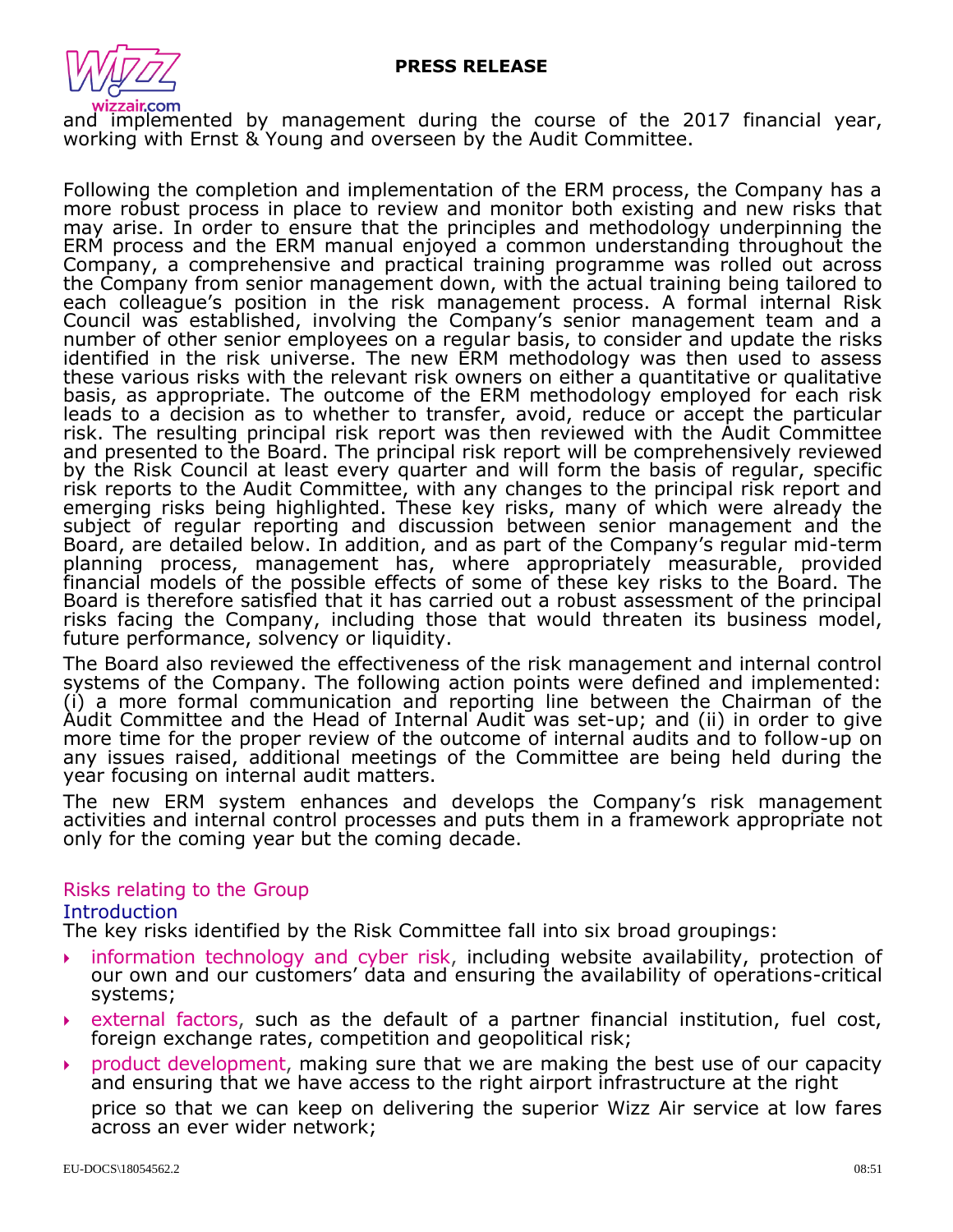

- fleet development, to ensure the Company has the right number of aircraft available at the right time to take advantage of commercial opportunities and grow in a disciplined way;
- regulatory risk, ensuring that we remain compliant with regulations affecting our business and operations;
- operations, including safety events and terrorist incidents; and
- human resources, ensuring we are able to recruit the right number of colleagues of the right quality to continue to grow or, once recruited, that they remain sufficiently engaged and motivated and ensuring that the Company has appropriate succession management for key colleagues in place.

#### Information technology and cyber risk

Wizz Air is, primarily, an e-business. During the 2017 financial year, 95 per cent. of bookings were made through our website and mobile applications. We are therefore dependent on our information technology systems to receive, process and manage ticket reservations, process credit and debit card payments, check in passengers, manage our traffic network, perform flight operations and engage in other critical business tasks. Our website is our shop window and therefore it is critical that it is secure and reliable. We outsource the hosting and operation of these systems to a number of IT suppliers. However, we retain an experienced internal team to oversee the operation of these systems and include suitable contractual recovery and other key performance standards with each of our key IT suppliers. We have also increased the number of card acquirers and payment service providers that we use, with each provider being an effective back-up for the others. We will continue to review our business-critical systems to ensure that the appropriate level of back-up is in place. The Company has employed business continuity processes since its beginning and our existing processes and procedures ensure that key staff can be relocated to an alternative location should our normal offices become unusable. As a project for the 2018 financial year, these business continuity processes will be comprehensively reviewed and, where necessary, updated to ensure that they remain appropriate and sufficient for the Company's continued growth.

Cyber risk is a hugely important consideration for a business such as ours and is one of the areas on which specific work has been done with the Board over the last year. Our systems could be attacked in a number of ways and with varying outcomes – for example, unavailability of our website or operations-critical systems or theft of our customers' data. Quite apart from immediate commercial loss, any loss of customer data is likely to result in considerable loss of confidence of our customers. Cyber security is a constantly evolving challenge and one of the key issues related to cyber security is our colleagues' awareness of the risk and of the possible ways in which our business could be attacked and, therefore, a comprehensive and compulsory elearning training course for all colleagues has been implemented. Our in-house IT security department will continue to review emerging threats and the Board will be kept up to date on the actions being taken by the Company to safeguard its systems. More generally, protection of both our own and our customers' data remains a key issue. The Company is preparing itself for the implementation of the General Data Protection Regulation in May 2018 through a cross-functional working group which will review the Company's existing, comprehensive data protection processes and policies. The Board will be kept updated on the Company's preparations for this step change in the Company's data protection obligations.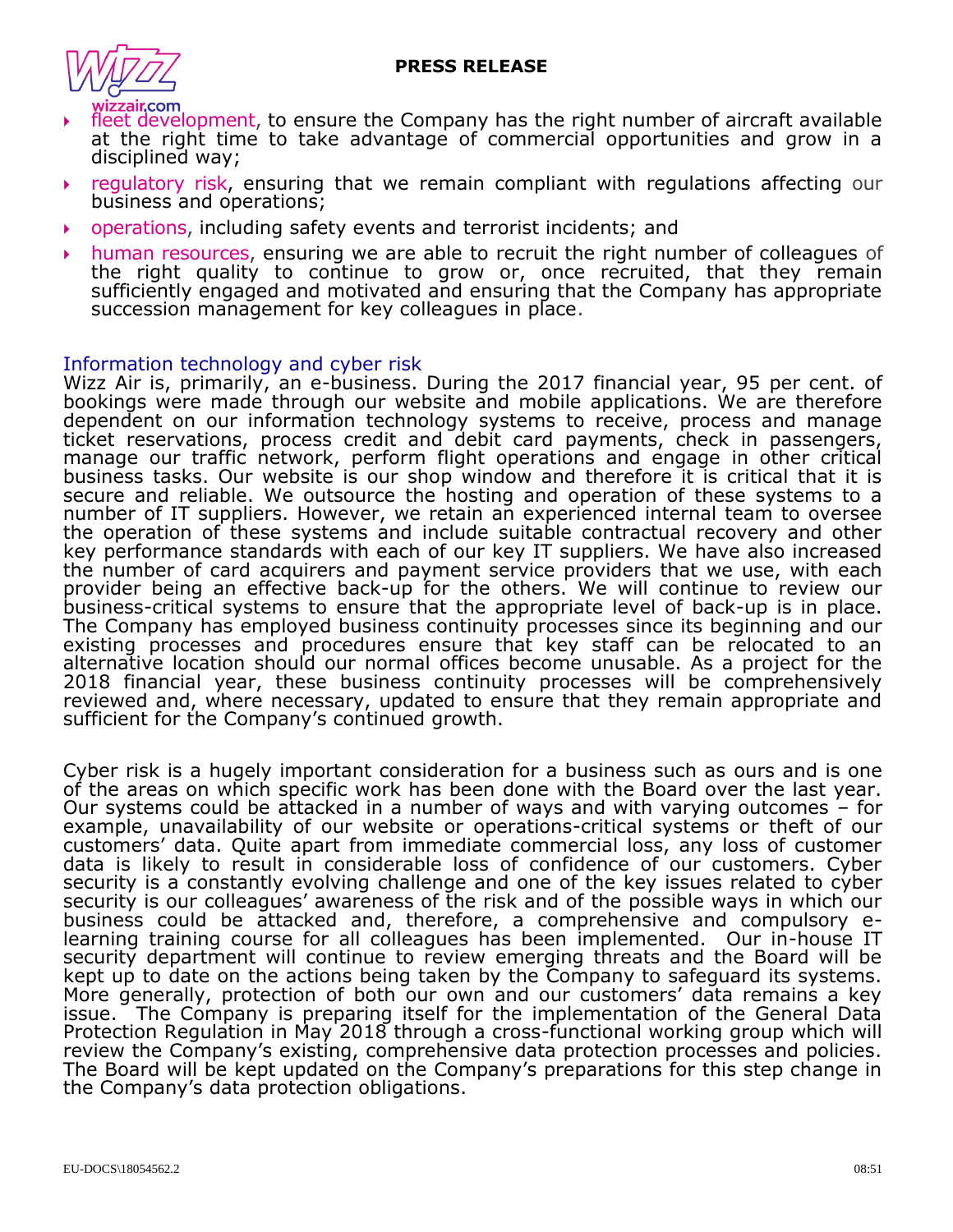

We are a truly international business and, while we report in Euros, we transact in 20 currencies. We also have to make a large number of payments in US Dollars. Appreciation of the US Dollar against the Euro may impact results and margins. Therefore, to reduce our exposure to currency fluctuations in respect of costs incurred in US Dollars, we engage in Euro/US Dollar hedging in accordance with a Boardapproved hedging policy. In addition and recognising the importance of the Pound Sterling as accounting for around 20 per cent. of the Company's total revenues, the Company's Board-approved hedging policy was amended during the course of the 2017 financial year to allow for the possibility of hedging Pound Sterling against the Euro. In all cases, hedging transactions are subject to the approval of the Audit Committee.

Fuel accounted for 28.3 per cent. of our total Group operating cost in the 2017 financial year. A rise in fuel prices could significantly affect our operating costs. We therefore hedge our aviation fuel cost in accordance with a Board-approved hedging policy. The Audit Committee is involved in and approves each hedging decision.

In the past few years, Wizz Air has seen its cash reserves increase considerably. We believe that a strong cash position is a vital foundation for the Company's continued, aggressive growth and ability to deal with and/or take advantage of competitive situations when they arise. However, the security of our cash and the financial strength of our hedging counterparties is something that we actively manage. In particular, all of the Company's cash is invested in accordance with a Board-approved counterparty risk policy which assigns certain investment limits for each counterparty based upon its credit rating.

Competition is one of the key risks to our business. The airline industry in Europe is fiercely competitive. We have yet to see consolidation on the scale experienced in, for example, the United States and so there are a large number of airlines, including ultra-low-cost and low-cost carriers, traditional airlines and charter airlines, competing throughout our network. Our competitors may seek to protect or gain market share in markets in which we operate, perhaps by offering discounted fares or more attractive schedules. We believe that competition is good for the industry – both for consumers, who benefit from lower prices, as well as airlines themselves as they must embrace cost discipline - but we must react to a competitive threat. Ultimately, our key competitive strength is our commitment to driving our cost ever lower while delivering a superior customer service. We firmly believe that, in a tough market, lowest cost ultimately wins and the necessary cost discipline is something to which we are committed, day in, day out. Competition can, however, adversely affect revenues and so we constantly monitor our competitors' actions and the performance of our route network to ensure that we take both reactive and proactive actions in a timely manner, as required.

We are exposed to political and economic events and trends in CEE and elsewhere. Our business extends beyond the borders of the EU and into countries such as Russia, Turkey and Ukraine and regions including the Caucasus, North Africa and the Middle East. These and other countries in the region have experienced, and may still be subject to, potential political and economic instability caused by changes in governments, political deadlock in the legislative process, contested election results, tension and conflict between federal and regional authorities, corruption among governmental officials, social and ethnic unrest and currency instability. We maintain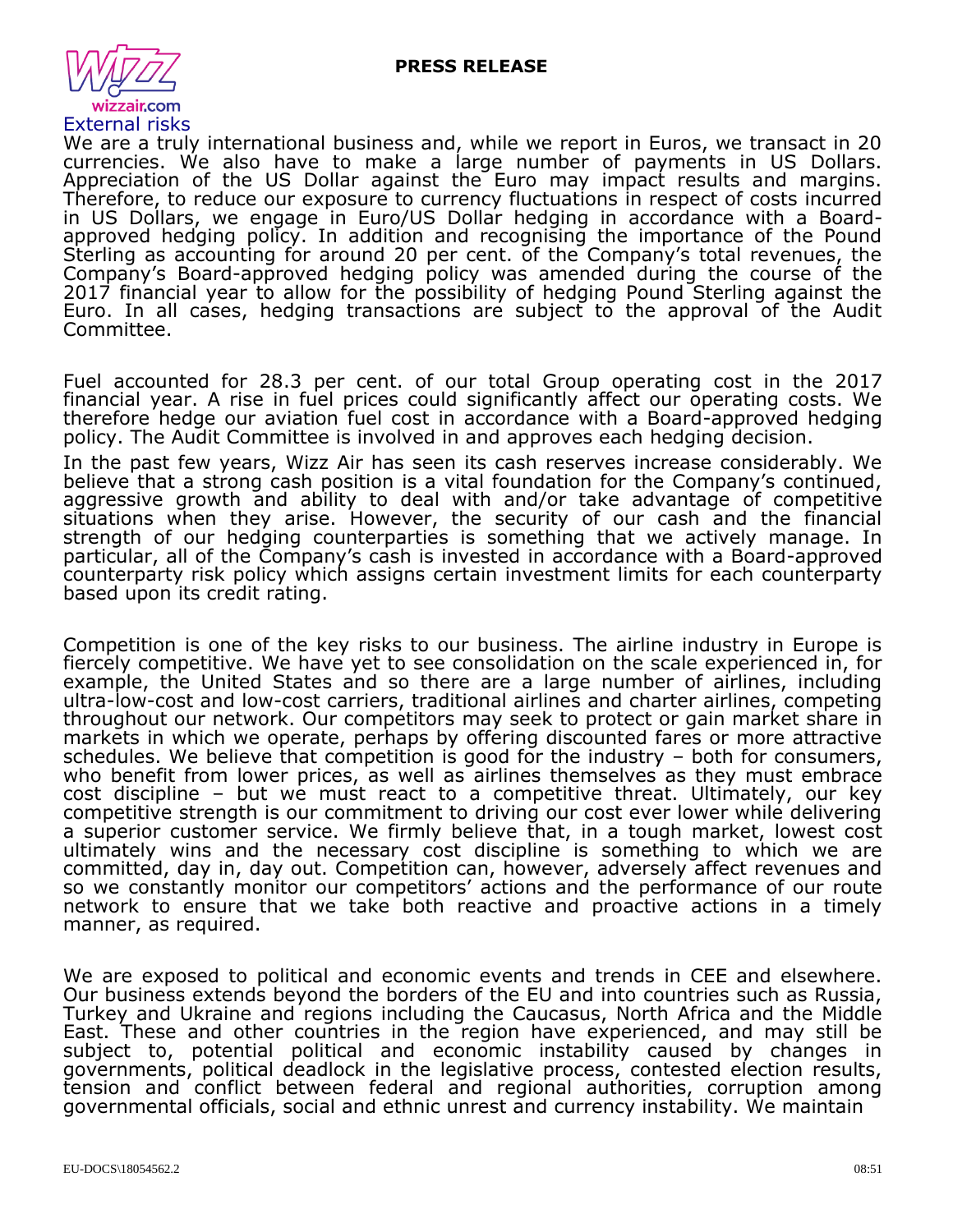

close relationships with local authorities and, as an organisation, we are able to react quickly to adverse events.

Like all European airlines, we have prospered in a liberalised regulatory environment which makes the free movement of people throughout the European Union a reality.

Any event which adversely affects either the liberalised operating environment or the free movement of people has the potential to affect our business. As with all airlines in Europe, the outcome of the Brexit vote has created significant uncertainty for our business. While demand on our routes to and from the United Kingdom has not weakened, the weakness of the Pound Sterling following the Brexit vote has adversely affected the Euro value of the revenue. However, the most critical issue facing the Company and all European airlines is the lack of clarity on how the Brexit negotiations will affect access to the liberalised market between the United Kingdom and the rest of the European Union. Wizz Air firmly believes that the liberalised air market has significant benefits for both the United Kingdom and the European Union and urges all parties to settle as a matter of priority on the continuation of access to the liberalised market.

However, whatever the outcome and while we continue to have a strong United Kingdom business, we have always believed that diversification of our network and our customers is a key part of a sustainable business. That remains the case and we are confident that there remains a large addressable market in CEE which will continue to provide opportunities for profitable growth should our UK business be adversely affected.

#### Product development

We do not just compete for customers, we compete for access to infrastructure too. Wizz Air enjoys high growth – but as we grow, we need more terminal space, slots and aircraft parking to be able to operate our flights. Certain airports to which we operate may already be or become congested, meaning we may not be able to secure access to those airports at our preferred times and, therefore, when we have slots we need to make sure that we retain them. We mitigate this risk by operating primarily from secondary airports which have significant spare capacity and, where we do fly to congested airports, our flights often constitute in-bound traffic for such airports and take up off-peak capacity. However, we ensure that we maintain close working relationships with relevant airport authorities and slot co-ordinators and we are continually improving our system to ensure that slot requests and submissions are made in a timely way  $-$  and used in a way that delivers the maximum benefit for the Company.

#### Fleet development

Our planned growth means we need planned aircraft deliveries. Wizz Air has big plans – we will continue to grow and we will continue to be ready to respond to competitive challenges. However, in order to do so, we need capacity and that means that we need an appropriate supply contract for new aircraft which manufacturers are able to deliver. And the emphasis here is on new aircraft – we currently operate one of the youngest fleets in Europe, with an average age of 4.4 years, and that means we have a more efficient fleet which is more reliable and therefore able to be utilised for over twelve hours a day. For the business, that means lower unit operating costs, and for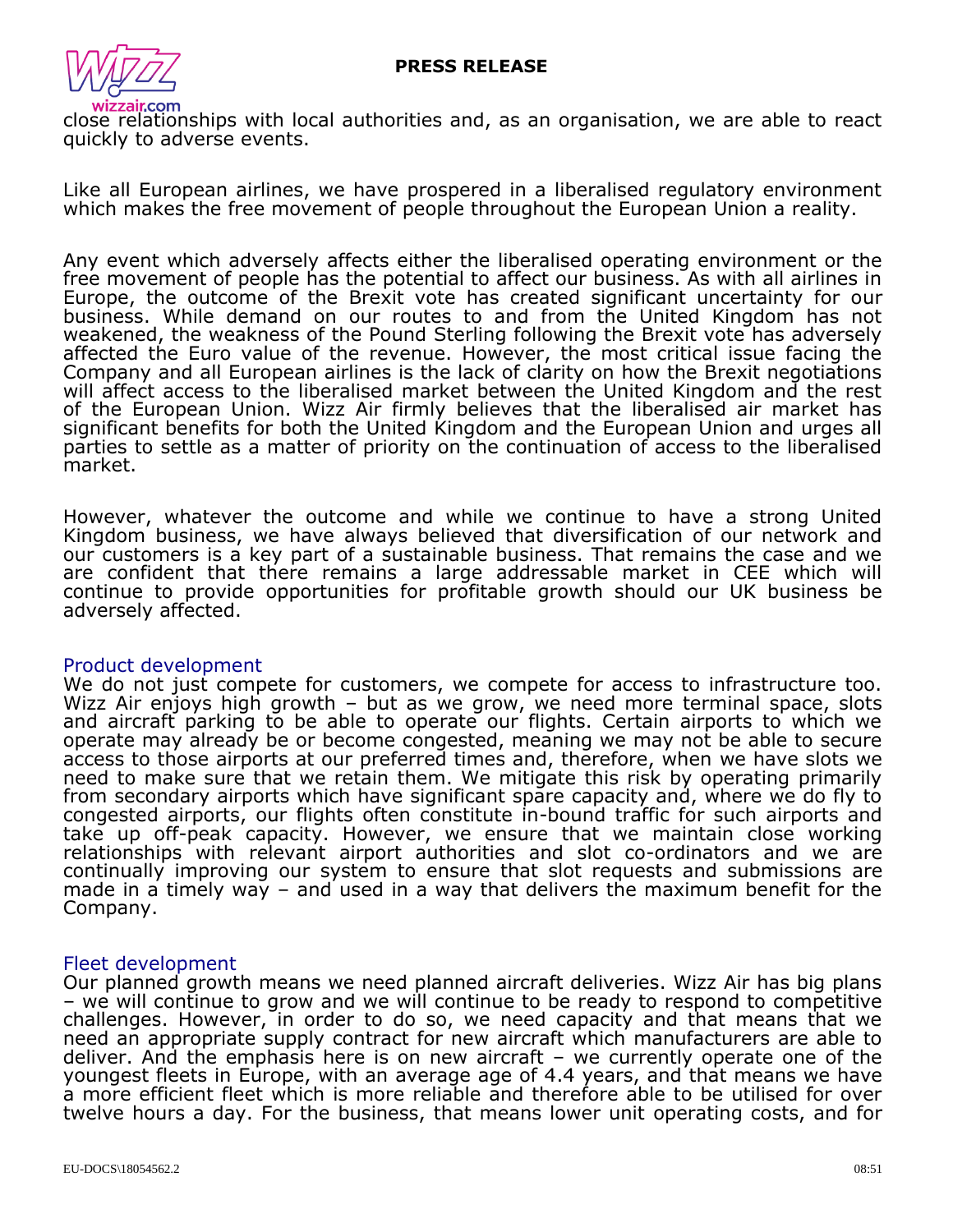

our customers, lower prices. Our existing order book with Airbus as at 31 March 2017 comprised a further 23 Airbus A320ceo-family aircraft, split into eight A320ceo and 15

A321ceo deliveries, all of which will be delivered before the end of 2018. From 2019 onwards, we will start to take delivery of the A321neo aircraft ordered at the Paris Air Show in June 2015. We have selected Pratt & Whitney's geared turbofan engine to power our A321neo deliveries. However, there have been a number of operational issues connected with the introduction of the geared turbofan engine. This is always a risk with groundbreaking new technology but the advantage is that, once solved, the

new technology offers a step change in efficiency and the prospect of development and optimisation in the years ahead. While we remain confident in our selection of the geared turbofan engine, we are in constant dialogue with Pratt & Whitney to ensure that we have sufficient capacity to deliver our planned growth.

A large aircraft order is a significant financial commitment and so requires financing. To date, we have financed all of our new aircraft deliveries through sale and leaseback arrangements. This will continue to be the case for the remaining A320ceo-family deliveries through to the end of 2018, for which we already have in place fully committed sale and leaseback financing. We are now starting to consider the best options for financing the first A321neo deliveries from 2019  $-$  we are confident that, given the aircraft's desirability as a result of its superior operating economics and Wizz Air's established strong financial track record, finance will be readily available on competitive terms.

#### Regulatory risks

**Ensuring compliance.** Even in a liberalised air traffic right environment, aviation remains a highly regulated industry. Wizz Air relies on an air operator's certificate (AOC) and operating licence issued by Hungary in order to exercise the right to operate air services both within Europe and to and from countries with which Europe has liberalised air traffic agreements. The AOC requires the Company to be majority owned and effectively controlled by qualifying nationals, which currently means nationals of the European Economic Area and Switzerland. If the Company ceases to be majority owned and effectively controlled by qualifying nationals, then its AOC and operating licence – and, so, its right to operate its business – could be at risk. The Company therefore closely monitors the nationality of its Shareholders. The Board has set a limit (permitted maximum) of 49% of its issued Ordinary Shares for ownership by non-qualifying nationals and the Board has the power to take action in relation to non-qualifying Shareholder shareholdings to protect the Company's AOC and operating licence. During the course of the 2017 financial year, the Board exercised some of these powers, placing a temporary ban on the further acquisition of Ordinary Shares by non-qualifying Shareholders to stop the permitted maximum being exceeded. The Board receives a report at each Board meeting of the level of share ownership by non-qualifying nationals.

### Operational risks

Safety events. An accident or incident, or terrorist attack, can adversely affect an airline's image and customers' willingness to travel with that airline.

At Wizz Air, our number one priority is the safety of our aircraft, passengers and crew. Our aircraft fleet is young and reliable, we use the services of world-class maintenance organisations and we have a strong safety culture. A cross-functional safety council meets twice a year, involving both senior management as well as operational staff, and reviews any issues which have arisen in the past six months and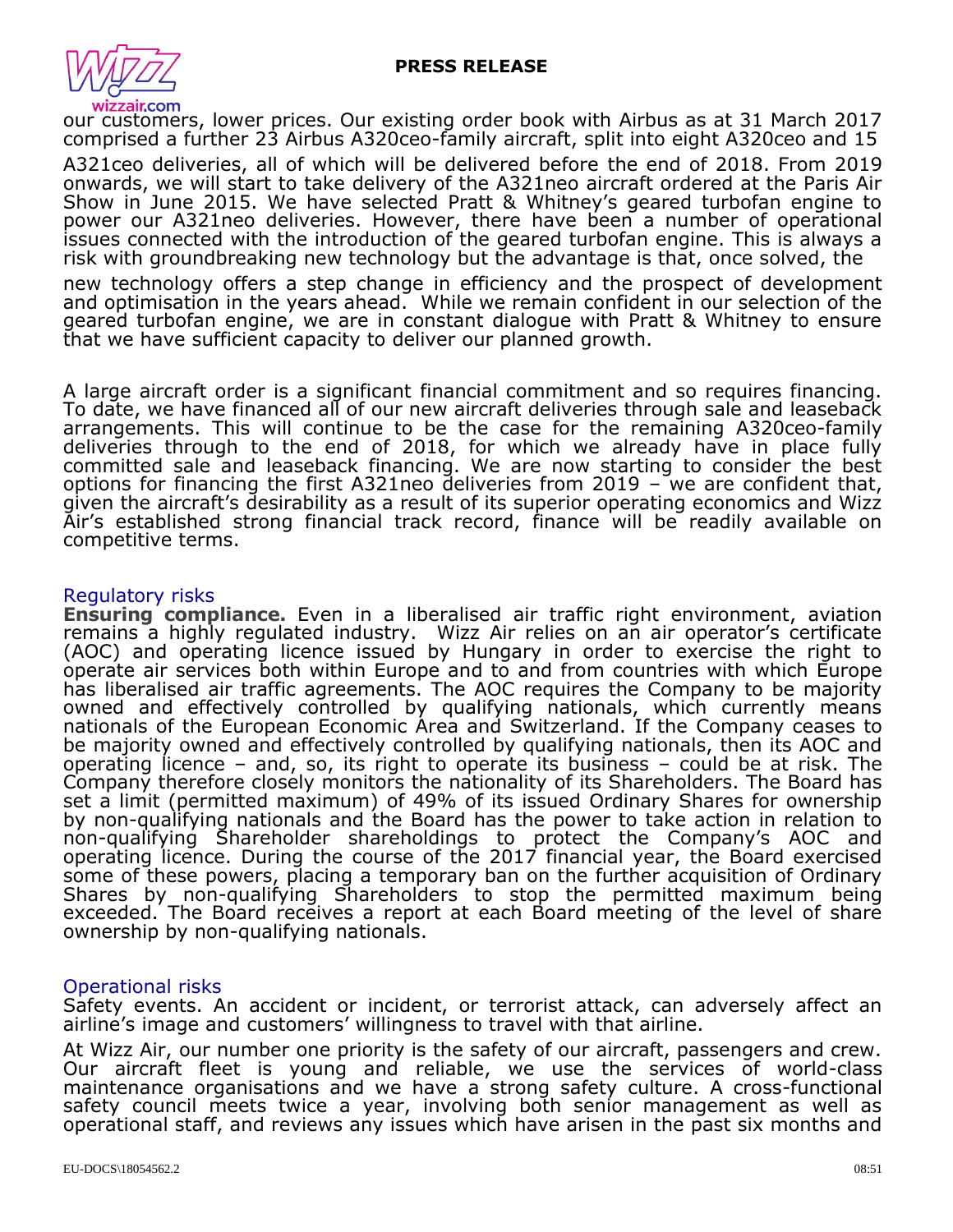

the actions taken as a consequence. In addition to this, we collect detailed data from all aspects of our operation in order to identify.

### Operational risks continued

Trends and relevant personnel from our Operations department meet twice a year to discuss any trends identified in their sphere of operation and how they are being dealt

with. We also operate an anonymous safety reporting system, to allow our flight and cabin crew to report safety issues which are a concern to them. Our entry standards for operating crew are high and our own Approved Training Organisation (ATO) ensures that all of our pilots are trained to the same exacting standards. In July 2016, Wizz Air achieved registration under the International Air Transport Association's Operational Safety Audit (IOSA). The IOSA programme is the worldwide standard in airline safety evaluation and assesses an airline's safety management and control systems and processes.

Our experienced security team has an ongoing programme to check that the security of our operations and the airports which we serve meet high standards. We know that the proper management of risk means that we must anticipate and deal with issues in advance. Our security team also maintains close contact with relevant authorities in order to assess any potential security or other threats to our operations. Any serious threat will be escalated to senior management. We have in the past suspended operations to destinations where the safety of our aircraft, passengers and crew cannot be guaranteed. In December 2015, Wizz Air Hungary Ltd. was named as a company of strategic importance by the Hungarian Parliament and, as such, the Company now enjoys enhanced security information and protection under the auspices of the Hungarian Constitution Protection Office.

#### Human resources

Wizz Air is a people business. We know that our people are the backbone of our business and it is their dedication, day in, day out, that allows us to deliver our lowcost, quality service. But we know that we cannot take our people for granted and that competition for the high quality people who we seek is keen and may become even more so.

- From time to time, pilots and others can be in short supply. We invest a huge amount of time in recruiting pilots and also training them to maintain our high standards. In order to ensure the future availability of pilots of the right calibre, we have recently announced a five-year training partnership with CTC Aviation Training and Central.
- European Flight Academy to provide cadet pilots to Wizz Air. We have also introduced an innovative scheme which allows pilots who are currently turboprop captains to transition quickly to a position with Wizz Air.
- We are proud that, to date, we have maintained a good relationship with our employees and we have not experienced industrial unrest. We strive to make sure that this will remain the case, but we realise that there can be no guarantee. We know that we need to ensure that we continue to motivate our colleagues. Feedback is an essential part of this process – both giving and receiving – and we consider direct communication between senior management and other employees as the best way of listening to our employees' concerns. Visits by senior management to each of our operating bases are organised at least annually.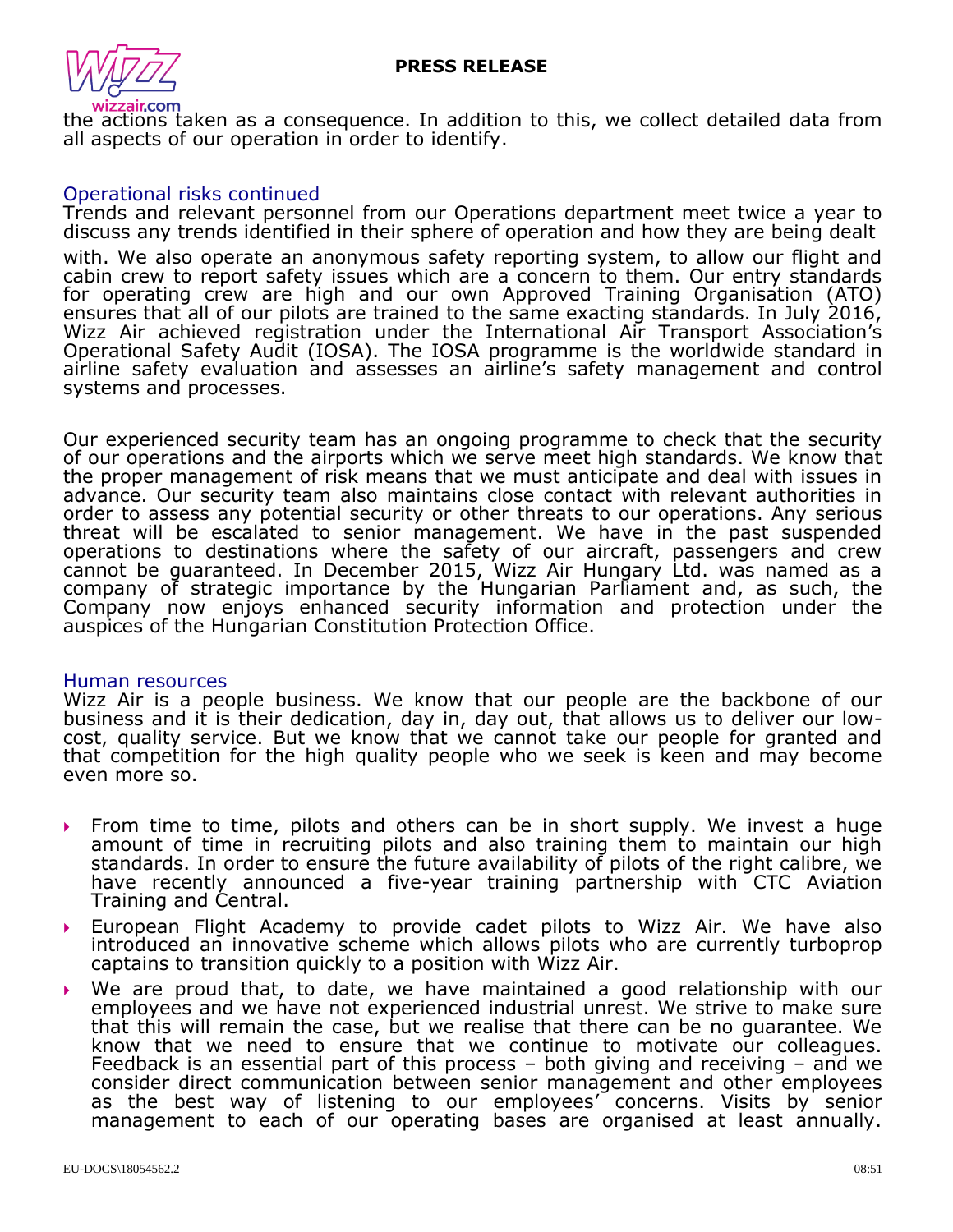

Following on from last year's online and in-person employee feedback programme, follow-up surveys relating to a number of matters that arose were conducted with our colleagues from Flight Operations and Cabin Operations and a number of improvement actions were implemented.

 Our success to date has also depended on a number of key personnel, including our Chief Executive Officer, other senior managers and post holders required by regulation. Our continuing success will depend on having the right people in those key positions. While, in the past, we have successfully recruited for those positions, we recognise that we have a pool of talent within the Company and have recently started a talent assessment and leadership development programme for our staff. Succession of key personnel is a matter which we take extremely seriously and we shall continue to develop our succession planning processes to ensure that we have colleagues of the right calibre to lead the Company in the future.

- Ends -

## About Wizz Air